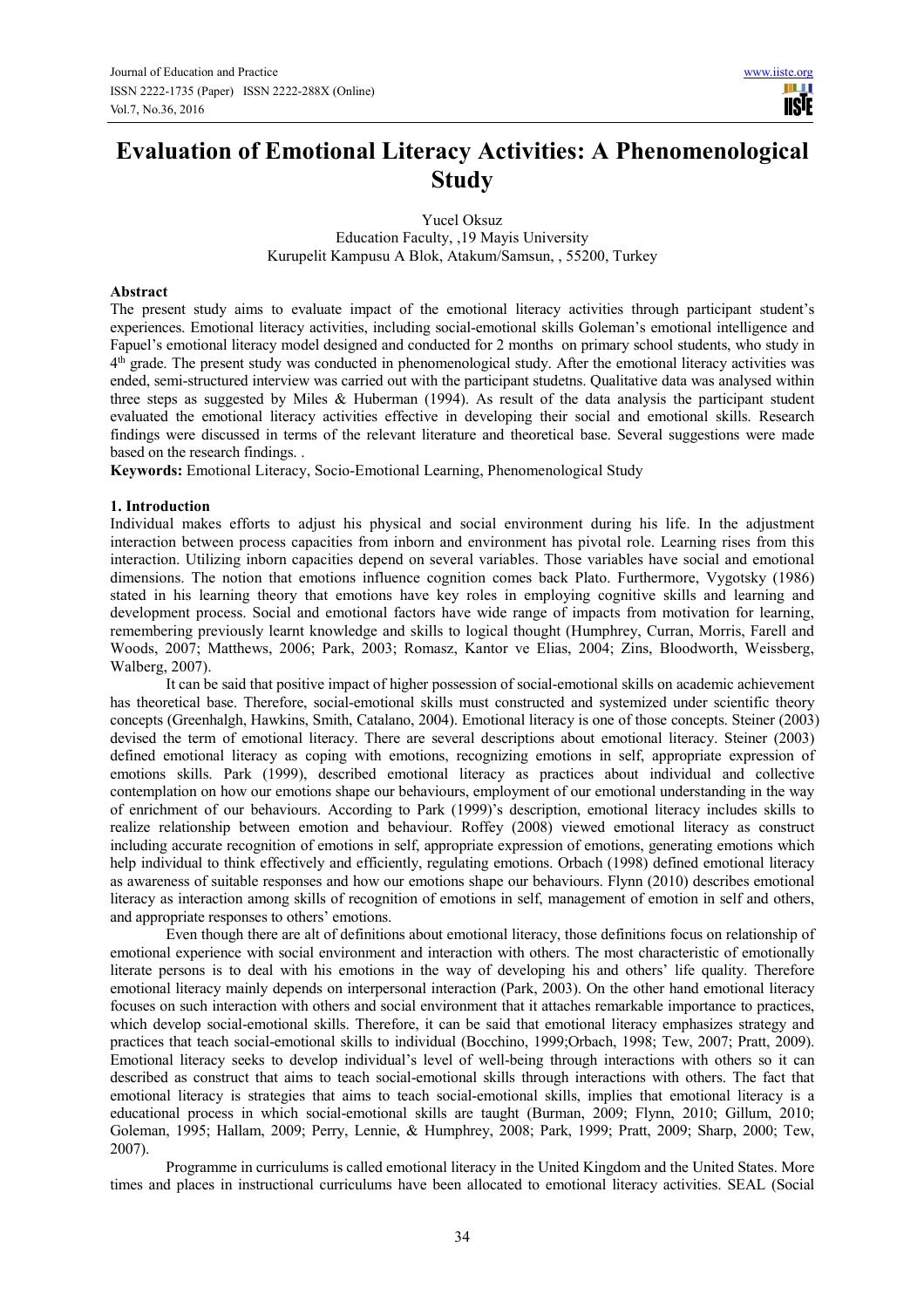Emotional Aspects of Learning) is an emotional literacy programme in England. CASEL (Collaborative for Academic, Social and Emotional Learning) and PATHS (Promoting Alternative Thinking Strategies) are employed to teach social-emotional skills to children in the United States (Matthews, 2006).

There are a few emotional literacy models. Stenier (1979) designed a model which consists of recognition of emotions in self, empathy, regulation of emotions, emotional resilience and establishing good relationships skills. Faupel (2003) developed an emotional literacy model which includes self-awareness, self-regulation, motivation, social competence and social skills. Another model was developed by Weare (2004). Weare Model consists of four skills as self-understanding, understanding and managing emotions, understanding social situations, and making relationships. In the relevant literature it was found out that emotional literacy programme influenced academic achievement positively, helped students adjust school settings, reduced disruptive student behaviours, developed student-teacher and peer relationships (Burman, 2009; Flynn, 2010; Carnwell & Baker, 2007; Gillum, 2010; Hallam, 2009; Perry, Lennie, & Humphrey, 2008, Tew, 2010). Emotional literacy programs are inseparable parts of instructional curriculums from kindergarten to high school due to its positive outcomes for school psychology.

 In the present study, emotional literacy activities were designed for the students who are 10 years old. In the study it was sought to understand students' experience and change, which they experienced during the activities

# **2. Method**

*2.1. Design of the Research:* The present study was designed in phenomenological study, one of the qualitative research traditions because of the fact that its aim is to understand participant students' experiences about emotional literacy skills. Phenomenological research allows researchers to understand participants' lived experiences, what all of participants have in common as they experience a conceptual phenomenon. In phenomenological research individual experiences about conceptual phenomenon are reduced to general description (Creswell, 1998; Moustakas, 1994). The present study aimed to understand what participant students experience change in their social emotional skills during the emotional literacy activities. Therefore, it was designed in phenomenological research.

*2.2. Participants:* Theoretically all of the qualitative studies aim to understand the phenomena being researched rather than generalize rules or anticipate prospective human behaviours. Therefore, non-probability sample is preferred to use. Non-probability sampling is appropriate for the research, which does not seek to represent wider populations (Cohen, Manion, & Morrison, 2000). Purposive sampling, one of the non-probability sample methods, was employed because of the fact that typical cases were intended to be handpicked through sampling procedures. For this reason, 4<sup>th</sup> grade students as a classroom were taken to the sample after consent was taken from participant students' parents and teacher. 12 4<sup>th</sup> grade, students at the age of 10, participated the study.

*2.3. Process:* Purpose of the present study was to understand interactions and experience among the participant students during the emotional literacy activities rather than to discover impact of emotional literacy activities on the student's social-emotional skills. Emotional literacy activities were developed and designed according to the emotional literacy model, developed by Faupel (2003). The emotional literacy activities include the instructions aiming to develop self-awareness, self-regulation, motivation, social competence, and social skills on the participant children. The emotional literacy activities consist of 22 instructional activities. It was conducted within 28 course hours in 2 months. After the activities were finished, the data was collected.

*2.4. Data Collection:* Phenomenological research seeks to understand participants' interaction and experiences about a phenomenon in depth, in terms of them, interview is convenient to use in data collection. Data was collected through a semi-structured interview with participant students. Semi-structured interview allows researchers to ask extra question about phenomenon and focus on important characteristics of phenomenon. Interview was transcribed for each participant students. In the semi-structured interviews with the students, following questions were asked to the students:

- What are the emotions which you realized and learnt during the activities?
- Which your skill did you realize to develop during the activities?
- What do you care in your friendship relations?

*2.5. Data Analysis:* Data was analysed inductively within three steps as data reduction, data display, and conclusion drawing & verification (Miles & Huberman, 1994). In the data reduction relevant and key data was selected from the bulk of written interview notes, and hence they were simplified. Furthermore coding and themes was mined from the data. Data display, second step of the data analysis, helped to indicate integration of information within the data and thereby conclusion drawing is possible (Miles & Huberman, 1994). Conclusions were drawn in the third step based on regularities and patterns.

## **3. Findings**

Data analysis in qualitative research is conducted such inductively that data reduction enables to reduce data into more manageable size. Therefore interview notes were read iteratively, single events was determined as code,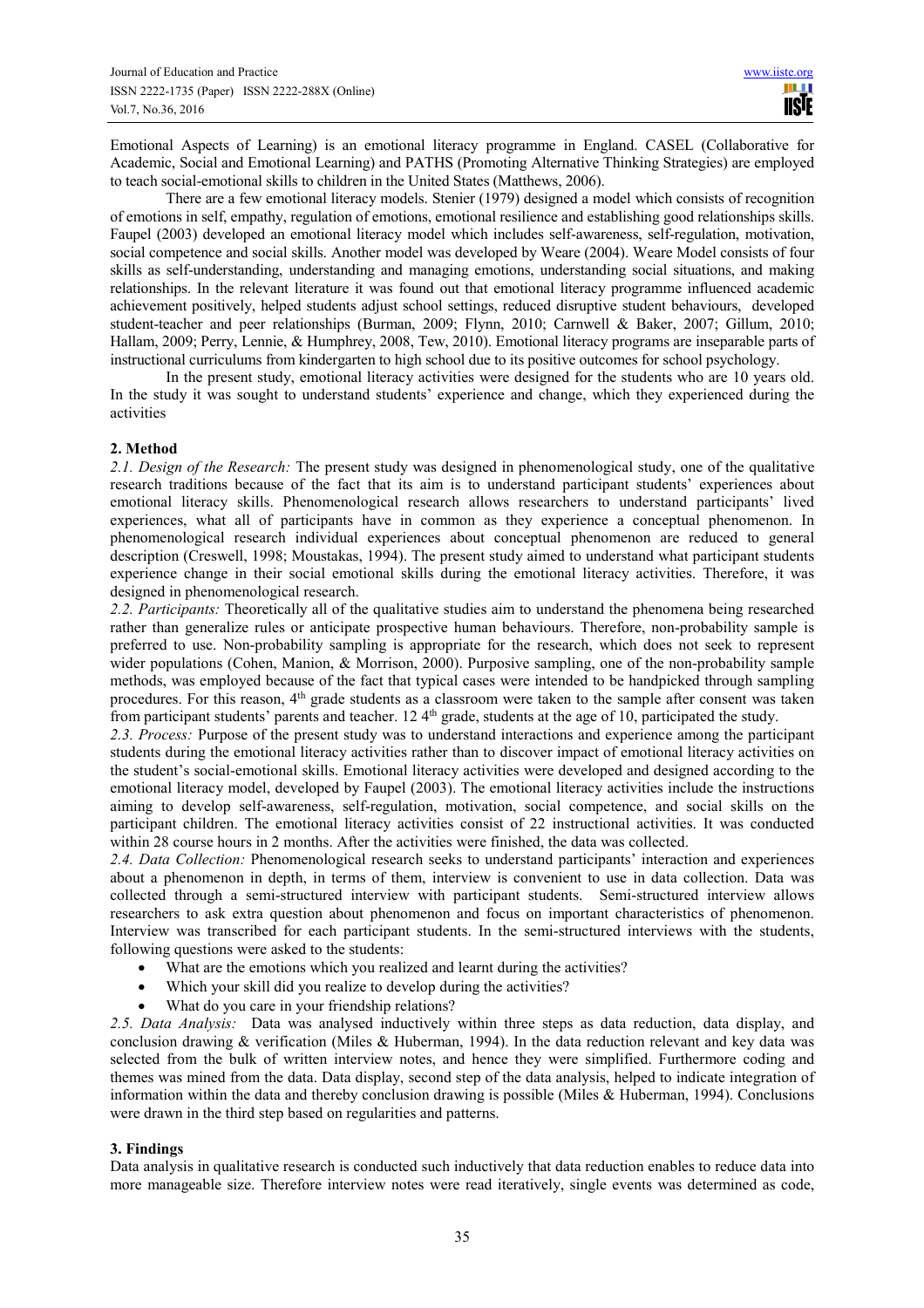common characteristics among the codes that are broader concepts, was dimensionalized as category. Pseudonym as Student 1, Student 2 and so on was given to each students.

*3.1. Data Reduction:* Codes and category were generated to manage data for further interpretation in data reduction process.

*Student 11: I generally experience a lot of emotions in my daily life. However, the activities have made me more competent to label my emotions.* 

*Student 4: I must say that I find the activities very interesting. During the activities I felt happiness. Moreover I realized that I had experienced emotions such as anxiety and fury and now I can label them Impact of Labelling emotions).* 

The emotional literacy activities about self-awareness may have helped Student 11 realize that Student 4 experience many emotions. The activities also made Student 1 more competent in developing his or her emotional vocabulary so this finding was coded as emotion vocabulary.

*Student 2: During the activities I learnt that I feel negative emotions such as sadness, anger, loneliness, when I experience something bad.* 

*Student 6: The activities made me aware of that I love such my friends and classroom that I am happy* 

Student 2 and Student 6 become aware of the connection between emotions and their underlying events and settings. Students may have felt interest in the connection between emotions and their contexts. The instructions about self-awareness taught the emotions and their contexts. Those data were coded as contextual interest.

Two codes as contextual interest and emotional vocabulary were obtained in the data taken from the first question. Codes of contextual interest and emotion vocabulary were brought to broader concept to reduce data, and categorised as emotional aspect.

*Student 1: I experienced a lot, have many memories during the activities. The most important thing about the activities that they helped me how I could express my emotions. For instance, I used to get angry with my friends easily and even crossed before the activities. However, I can state my feelings without hurting my friends and do not get crossed*.

*Student 5: "I could not manage my emotions so I could not express my emotions appropriately before the activities. I may have made my friends worried. When I am furious, I can realize my emotions and I know how to manage them".*

Student 1 and Student 5 may have realized his or her lack of emotion management and got better during the activities. It can be inferred that the activities about emotion regulation is helpful in removing participant student's lack of emotion management. Finding from Student 1 was coded as impact of self-management skills. Finding from Student 1 and Student 5 was coded as impact on emotion expression skill.

*Student 7: "I recognize my emotions better thanks to the activities. For instance I recognize the difference between happiness and excitement".* 

 The activities made Student 7's accurate emotion recognition skills. Student 7 could not differentiate between emotions before the activities. Self-awareness activities had an impact on participant students' emotion recognition skills. The finding from Student 7 was coded as impact on emotion recognition skill.

*Student 8: "Furthermore I was pessimistic before the activities. Now I am aware of the fact that pessimism causes failures, thus I keep being optimistic".* 

 The activities taught participant students realize negative effect of negative emotions and how they cope with them. Student 8 becomes aware of causative chain between negative emotion and negative results. The finding from Student 8 was coded as impact on coping skills.

Three codes as impact on emotion expression, impact on emotion recognition, and impact on coping skills were determined in the data taken from the second question. Codes of impact on emotion expression skill, impact on emotion recognition skill, and impact on coping skills were categorised as emotional skill.

*Student 10: "The activities have helped me realize that I love my friends in my classroom. Even though I may quarrel with my friends, I try not to deteriorate friend relationship".* 

The activities may have helped Student 10 to realize that Student 10 love his or her friends in the classroom. Moreover the activities instructed Student 1 to maintain quality of relations with his or her friends. Finding from Student 10 was coded as impact on maintaining relationships.

*Student 3: "I most care sharing in relationships with my friends. I share my extra pencil, eraser with my friends who need. I never desire my friends to be stuck in difficult situation. However, I expect my friends to share their goods, when I get stuck. Friendship is not built without sharing".* 

Student 3 may have realized functions of material sharing friendship, and pick importance of material sharing in friendship relationship up in the activities. Therefore finding from Student 3 was coded as material sharing.

*Student 9: "I realized that I love my friends and my classroom. I most care sharing in relationship with my friends. I can explain so better my thoughts and emotions that I can share my thoughts and emotions with my friends. I also share my friends' happiness and worry".*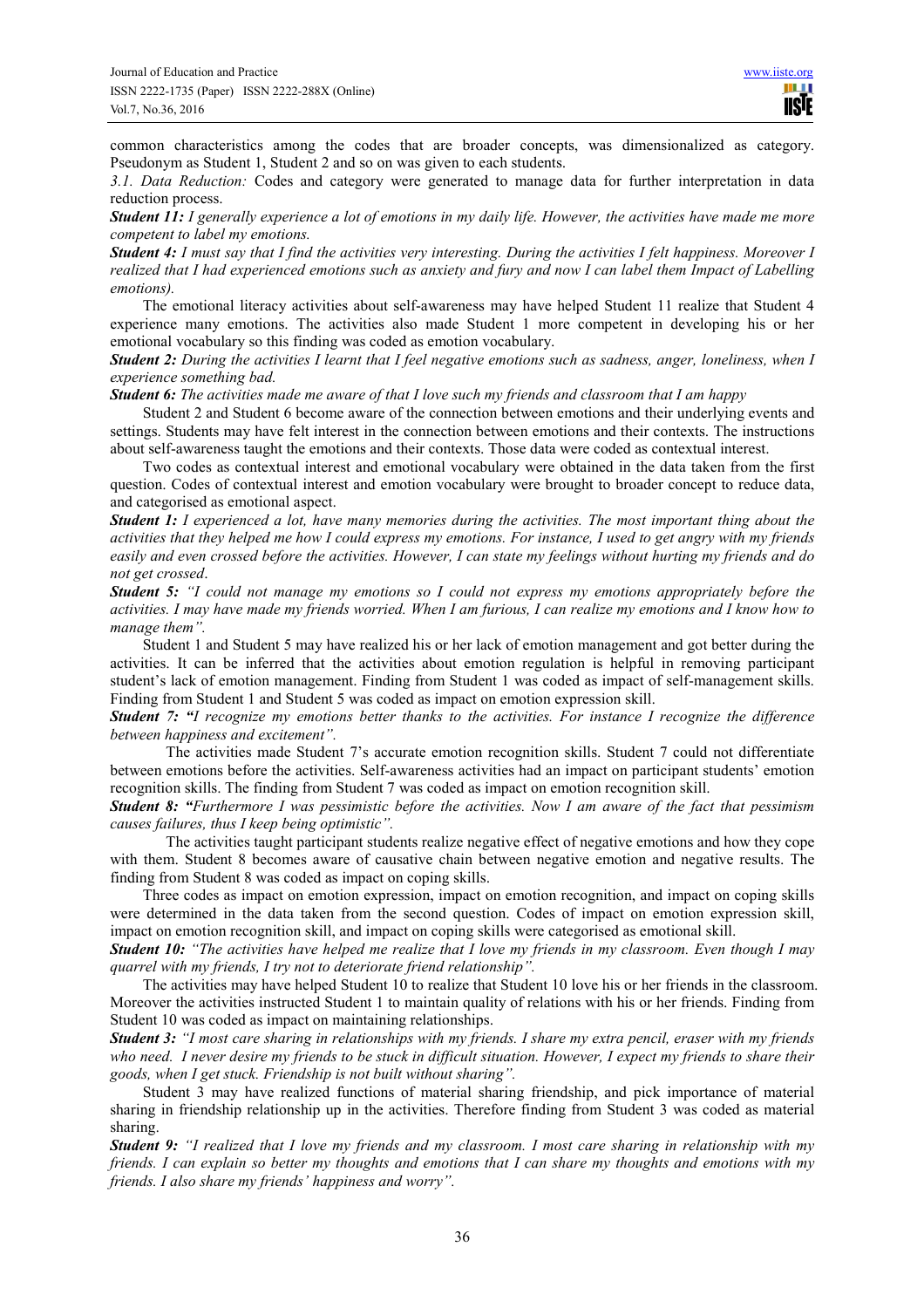Finding form Student 9 was interpreted as that Student 9 developed his or her self-regulation skills in turn development of self-regulation skills through the activities made Student 5 more competent in emotional sharing. This finding was coded as emotional sharing.

*Student 6: "I realized in the activities that working in cooperation is very important in order to be successful. I learnt to work in a group and make a decision with my friends".*

The activities developed Student 6's cooperation skills. Student 6 becomes aware of functions of working in harmony with others in terms of achievement so Student 6 finds cooperation with others very important in friendship relationships. Finding about Student 6 can be interpreted as that the activities have an impact on participant students' cooperation skills. This finding was coded as impact on cooperation skills.

*Student 4: "If there is a disagreement with my friends, I try coming to terms. Because I have learnt from the activities that a conflict may emerge between me and my friends, the thing that is the most important is to resolve those conflicts. However, the skills and the knowledge that I have learnt from the activities, doesn't work on the conflicts with my cousin. Because of the fact that we have learnt the rules how to resolve conflicts together as classroom, everyone obey to those rules and there appears to be no problem".* 

*Student 8: "In the activities I have learnt that I must refrain arguing with my friends. Because when I argue my friends, I may hurt them".*

During the activities participant students were taught to resolve conflict by negotiating, avoiding to have deep conflict with friends. Student 8 might have found more convenient to use second strategy to resolve conflict due to Student 8's personality dispositions. Finding from Student 4 can be interpreted as that instructional outcome of the activities is restricted to the classroom settings and the activities constituted a group solidarity and autonomy to regulate and resolve conflict in the classroom. This finding was coded as impact on conflict resolution skills.

Six codes as impact on maintaining relationships, sustain friend's trust, material sharing, emotional sharing, impact on cooperation skills, impact on conflict resolution were explored in the data taken from the third question. Codes of impact on maintaining relationships skill, effort to sustain friend's trust, material sharing skill, emotional sharing skill, impact on cooperation skills, impact on conflict resolution skill were categorised as social skill.

## *3.2. Data Display:*

Data display is the second step of the data analysis in which the information from data reduction is combined. Data display also facilitates conclusion drawing. There are three ways as within-case display, cross-case display, and matrix display in the data display (Miles & Huberman, 1994). Matrix display was employed to display codes and categories.

| <b>Categories</b>       | Codes                                      |
|-------------------------|--------------------------------------------|
|                         | Contextual Interest                        |
| <b>Emotional Aspect</b> | <b>Emotion Vocabulary</b>                  |
|                         | Impact on Emotion Expression Skill         |
| <b>Emotional Skills</b> | Impact on Emotion Recognition Skill        |
|                         | Impact on Coping Skills                    |
| <b>Social Skills</b>    | <b>Impact on Maintaining Relationships</b> |

## **Table 1: Codes and Categories Matrix**

*3.3. Drawing Conclusion:* Drawing conclusion is the third step in qualitative data analysis (Miles & Huberman, 1994). The activities influenced positively the participant students to realize connection between emotion and setting and get better labelling their emotions in terms of their emotional worlds. The participant students evaluated the activities as helpful in developing their emotion expression, emotion recognition and coping skills in terms of their emotional skills. Finally the participant students found the activities as effective in developing maintaining relationships, material and emotional sharing, cooperation and conflict resolution skills.

## **4. Disucssion**

In the present study, impact of instructional activities based on emotional literacy approach, was aimed to evaluate through experience of the participant students who study 4<sup>th</sup> grade in primary school. The activities were designed for small group and conducted in small group of the students rather than school based approach. Findings of the study can be interpreted as that the activities produced useful outcomes produced a development in emotional and behavioural aspect. Participant students evaluated the instructional activities as positive and effective behavioural and emotional changes. There is large body of the research which developed primary school children's emotional and social skills. Hallam (2009) reported that SEAL Program increased KS-1 and KS-2 students' control over their emotions and reduced their behavioural problems. Similarly Lendrum, Humphrey, Kalambouka, Wigeslworth (2009) found that interventional programs for small groups yielded desired results. Coppock (2007) found out that instructional activities for socio-emotional learning in North-West England are beneficial for students. Jones, Brown, and Aber (2011) concluded through two-year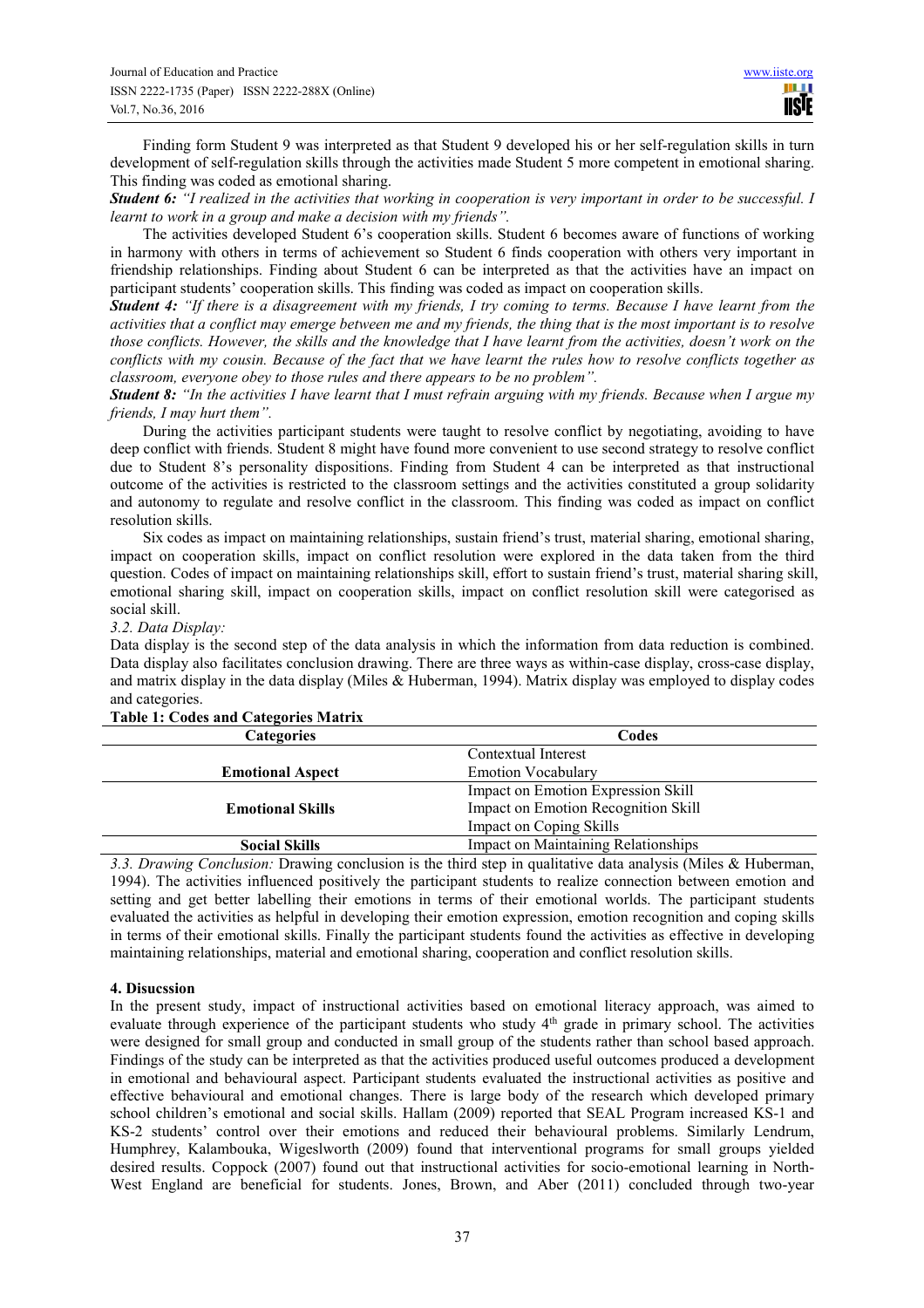longitudinal study that instructional activities for social, emotional, and behavioural increased students' socialemotional skills and reduced their behavioural problems. Liau, Liau, Teoh, & Liau (2003) reported that emotional literacy activities developed students' emotional intelligence skills. Raimundo, Marques-Pinto, & Lima (2013) concluded that social-emotional learning program developed 4<sup>th</sup> grade Portuguese students' socioemotional skills. Lu & Buchanan (2014) physical activities increased students' emotional wellbeing. Coskun (2015) found that emotional literacy activities based on Faupel's emotional literacy model developed 10 years old students' emotional intelligence performance. Elias, Gara, Schuyler, Branden-Muller, & Sayette (1991) designed two-year social decision making and problem solving instructional program and found d that the instructional program developed higher levels of decision making skills and pro-social behaviour and reduced self-destructive and antisocial behaviours among participant primary school children. Cook, Naaz, Philips, Settersten, Shagle, Degirmencioglu (1999) and Cook, Murphy, & Hunt (2000) reached the conclusion that Comer's School Development Program produced socially and psychologically positive outcomes among participant students. Gottfredson (1986) found that school-based environmental activities reduced behavioural problems on students. Gottfredson, Jones, & Gore (2002) concluded that cognitive-behavioural instructional activities increased positive peer associations and reduced victimization among middle school students. Knowler & Frederickson (2013) found that emotional literacy activities leaded to positive behavioural and emotional outcomes on primary school children. Findings from aforementioned researches support the research findings in terms of positive emotional and behavioural outcomes.

After the emotional literacy activities ended, the participant students reported that they reported that their social emotional skills such as emotion recognition, sharing, cooperation, conflict resolution, labelling emotions, coping skills got better. This development can be explained through experiential learning by Kolb (2014). Experiential learning theory posits that more permanent learning can be acquired through first-hand knowledge and experiences rather than hearing or reading others' experiences. Experiential learning theory claims that individual must be open to and reflect on his or her experiences, and compare his or her experiences (Kolb, 2014). The emotional literacy activities enabled the participant students to have concrete experience, reflect on, compare, and conceptualize their experiences. The emotional literacy activities could constitute experiential transformation among the participant students. Participant students' evaluations may stem from experiential transformation.

## **5. Conclusions**

In the present study, impact of the emotional literacy activities was evaluated through phenomenological study, one of the qualitative research traditions. Socio-emotional learning is one of the key outcomes for mandatory education. Findings of the research were interpreted as that emotional literacy activities made positive social and emotional change on the participants' students. Based on the research findings, the following suggestions can be made:

- Socio-emotional learning must be included in the instructional curriculums.
- Instructional activities must be designed, carried according to theoretical bases such as emotional literacy, emotional intelligence.
- Emotional literacy activities can be designed for younger students such as Year 1, Year 2, and Year 3 in Turkish educational system.
- In-service training can be designed about how to design and conduct emotional literacy activities for Turkish primary school teachers.

#### **References**

Bocchino R 1999. Emotional Literacy: To Be A Different Kind Of Smart. California: Corwin Press.

- Burman E 2009. Beyond emotional literacy in feminist and educational research. British Educational Research Journal, 35(1): 137-155.
- Carnwell R, Baker SA 2007. A qualitative evaluation of a project to enhance pupils' emotional literacy through a student assistance programme. Pastoral Care in Education, 25(1): 33-41.
- Cohen L, Manion L, Morrison K 2000. Research Methods in Education. London: Routledge.
- Cook TD, Habib FN, Phillips M, Settersten RA, Shagle SC, Degirmencioglu SM 1999. Comer's school development program in Prince George's County, Maryland: A theory-based evaluation. American Educational Research Journal, 36 (3): 543-597.
- Cook TD, Murphy RF, Hunt HD 2000. Comer's School Development Program in Chicago: A theory-based evaluation. American Educational Research Journal, 37(2): 535-597.
- Coppock V 2007. It's good to talk! A multidimensional qualitative study of the effectiveness of emotional literacy work in schools. Children & Society, 21(6): 405-419.
- Creswell JW 1998. Choosing Among Five Traditions: Qualitative Inquiry and Research Design. London: Sage.
- Elias MJ, Gara MA, Schuyler TF, Branden-Muller LR, Sayette MA 1991. The promotion of social competence: Longitudinal study of a preventive school-based program. American Journal of Orthopsychiatry, 61(3):